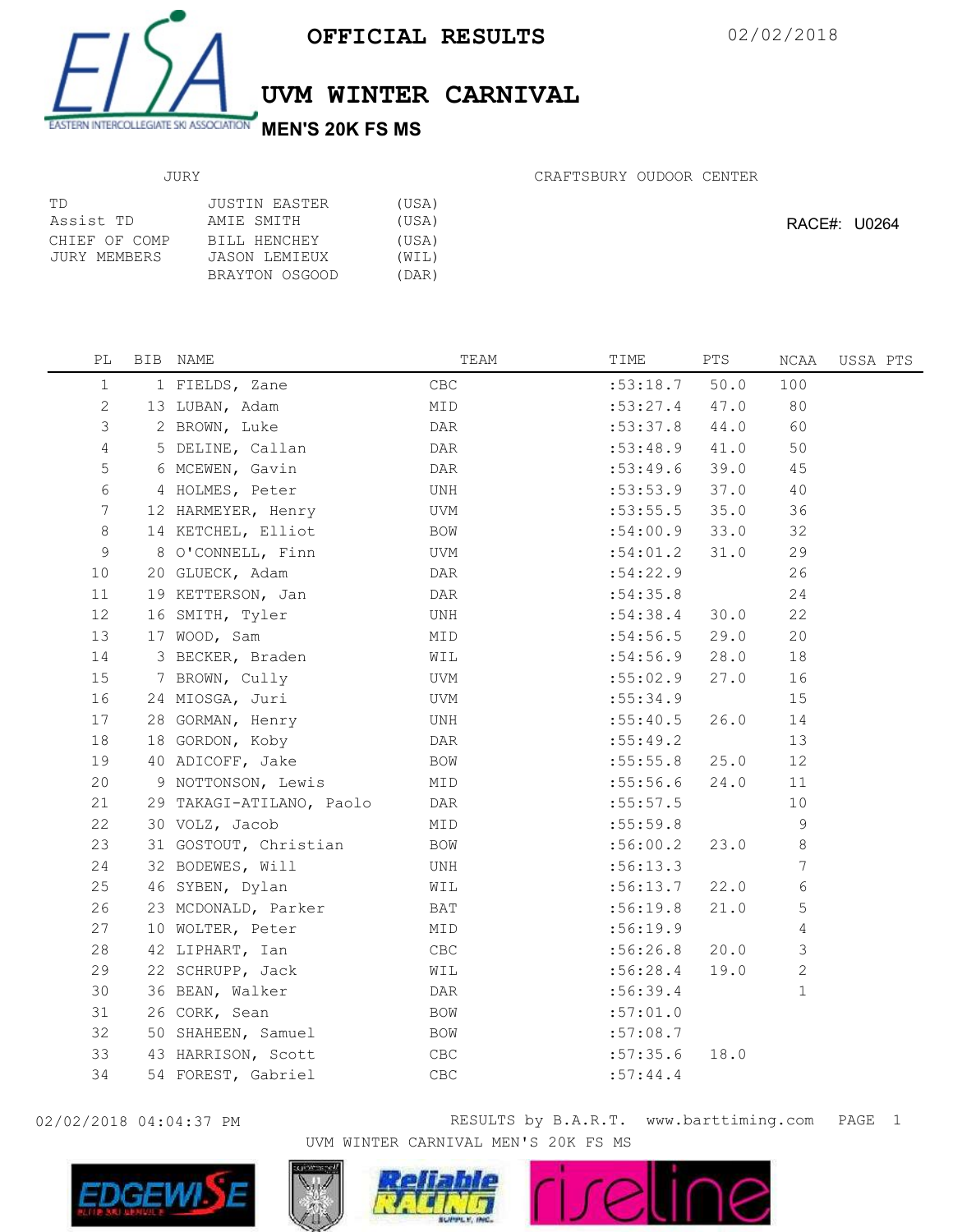| РL |    | BIB NAME                    | TEAM        | TIME                          | PTS  | NCAA | USSA PTS |  |
|----|----|-----------------------------|-------------|-------------------------------|------|------|----------|--|
| 35 |    | 47 POLITO, Max              | MID         | :57:44.8                      |      |      |          |  |
| 36 |    | 44 MCGREW, Henry            | WIL         | :57:51.8                      |      |      |          |  |
| 37 |    | 57 O'BRIEN, Russell         | <b>BOW</b>  | :57:53.9                      |      |      |          |  |
| 38 |    | 52 HALL, Carter             | ${\tt CBC}$ | :57:56.9                      |      |      |          |  |
| 39 | 60 | CULNANE, Ian                | BOW         | :58:00.7                      |      |      |          |  |
| 40 |    | 64 GREEN, Connor            | HAR         | :58:09.7                      | 17.0 |      |          |  |
| 41 |    | 45 REILLY, Franklin         | WIL         | :58:19.6                      |      |      |          |  |
| 42 |    | 61 CUNNINGHAM, Timothy      | SLU         | :58:24.2                      | 16.0 |      |          |  |
| 43 |    | 63 BARTLEY, Jason           | UMPI        | :58:25.7                      | 15.0 |      |          |  |
| 44 |    | 38 WATSON, Orion            | BOW         | :58:27.1                      |      |      |          |  |
| 44 |    | 27 KERKER, William          | CBC         | :58:27.1                      |      |      |          |  |
| 46 |    | 35 SINKLER, Samuel          | CBC         | :58:27.3                      |      |      |          |  |
| 47 |    | 53 BOSWELL, Russell         | UNH         | :58:37.1                      |      |      |          |  |
| 48 |    | 11 GARDNER, Nick            | WIL         | :58:42.6                      |      |      |          |  |
| 49 |    | 37 HARTMAN, Bryce           | UNH         | :58:42.7                      |      |      |          |  |
| 50 |    | 65 MANZELLA, Nino           | UMPI        | :58:52.8                      | 14.0 |      |          |  |
| 51 |    | 48 RHATIGAN, William        | HAR         | :58:54.3                      | 13.0 |      |          |  |
| 52 |    | 34 CONSENSTEIN, Jack        | WIL         | :59:03.7                      |      |      |          |  |
| 53 |    | 49 MAHONEY, Gabriel         | MID         | :59:08.5                      |      |      |          |  |
| 54 |    | 76 FULLER, Cole             | BAT         | :59:22.5                      | 12.0 |      |          |  |
| 55 |    | 62 JARVINEN, George         | SLU         | :59:25.4                      | 11.0 |      |          |  |
| 56 |    | 71 KEENER, Benjamin         | BAT         | :59:57.0                      | 10.0 |      |          |  |
| 57 |    | 41 CHRISTIAN, Shane         | UNH         | 1:00:00.8                     |      |      |          |  |
| 58 |    | 55 SHANNON, Casey           | UNH         | 1:00:01.6                     |      |      |          |  |
| 59 |    | 25 HRYNUK, Connor           | UMPI        | 1:00:09.7                     | 9.0  |      |          |  |
| 60 |    | 39 CARR, Evan               | WIL         | 1:00:24.5                     |      |      |          |  |
| 61 |    | 66 DEANGELIS, Luca          | BOW         | 1:00:30.6                     |      |      |          |  |
| 62 |    | 75 WEROWINSKI, George-henry | SLU         | 1:00:46.0                     | 8.0  |      |          |  |
| 63 |    | 68 ROS, Carter              | BAT         | 1:00:57.1                     |      |      |          |  |
| 64 |    | 73 GRAY, Connor             | BAT         | 1:01:02.2                     |      |      |          |  |
| 65 |    | 80 BARBER, Tucker           | BAT         | 1:01:02.3                     |      |      |          |  |
| 66 |    | 78 MCDONALD, Mitchell       | SMC         | 1:01:24.1                     | 7.0  |      |          |  |
| 67 |    | 88 ALLEN, Ben               | UNH         | 1:01:51.0                     |      |      |          |  |
| 68 |    | 85 JETER, Kevin             | SMC         | 1:01:59.8                     | 6.0  |      |          |  |
| 69 |    | 72 PIERCE, Tucker           | BAT         | 1:02:49.7                     |      |      |          |  |
| 70 |    | 69 MEYERSON, Jacob          | HAR         | 1:02:50.6                     | 5.0  |      |          |  |
| 71 |    | 82 PERKINS, Nathaniel       | SLU         | 1:03:02.0                     |      |      |          |  |
| 72 |    | 70 YOUNG, Matthew           | SLU         | 1:03:40.0                     |      |      |          |  |
| 73 |    | 83 CARNAHAN, Ben            | SLU         | 1:05:27.4                     |      |      |          |  |
| 74 |    | 84 MANWARING, Matthew       | SLU         | 1:05:45.5                     |      |      |          |  |
| 75 |    | 79 SIGURSLID, Haakon        | HAR         | 1:06:12.7                     |      |      |          |  |
| 76 | 87 | SEELEY, Sam                 | SMC         | 1:09:48.7                     | 4.0  |      |          |  |
|    |    | HOUTSMA, Graham             | BAT         | : 0.0<br>$\mathbf{L}$         |      |      |          |  |
|    |    | GAMMELIN, Cirque            | BOW         | : 0.0<br>$\ddot{\phantom{a}}$ |      |      |          |  |
|    |    | HUSAIN, Kamran              | DAR         | : 0.0<br>$\ddot{\phantom{a}}$ |      |      |          |  |
|    |    | MORAWITZ, Keene             | DAR         | : 0.0<br>$\ddot{\phantom{a}}$ |      |      |          |  |
|    |    | WEINMAN, Evan               | MID         | : 0.0<br>$\ddot{\phantom{a}}$ |      |      |          |  |
|    |    | BROOKNER, Ethan             | SMC         | : 0.0<br>$\ddot{\phantom{a}}$ |      |      |          |  |
|    |    | WARNER, Alex                | SMC         | : 0.0                         |      |      |          |  |
|    |    |                             |             |                               |      |      |          |  |



02/02/2018 04:04:38 PM RESULTS by B.A.R.T. www.barttiming.com PAGE 2 UVM WINTER CARNIVAL MEN'S 20K FS MS